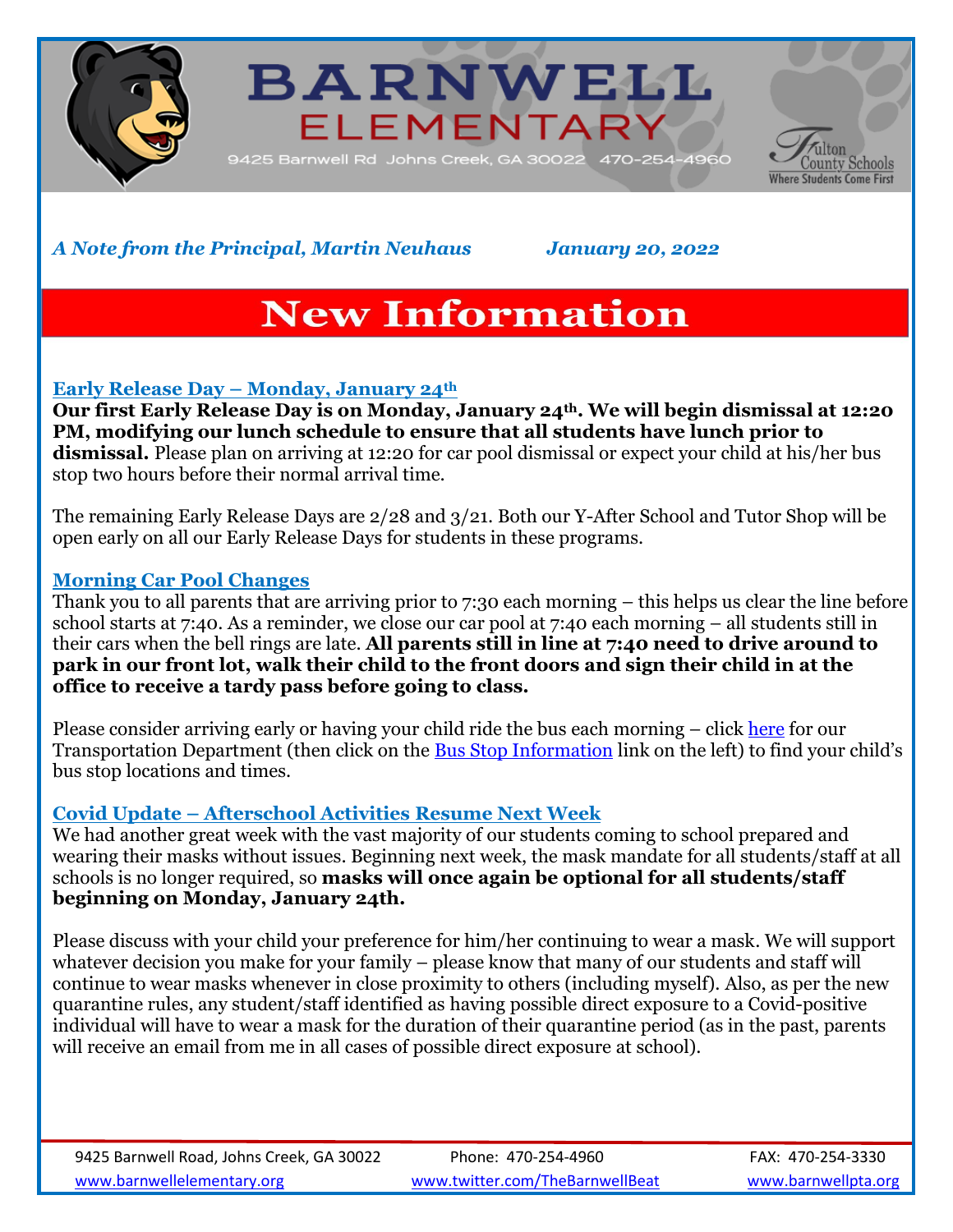While this week's [Epidemiology Report](https://www.fultoncountyga.gov/covid-19/epidemiology-reports) has Johns Creek 2071.5, Fulton County Schools has allowed us to begin our After School Programs again. Look for more details from each program your child is registered in (Chess, Yoga, Reading Bowl, Minecraft, etc.) for in-person confirmation starting dates.

Once the Incident Rate drops below 1000 per 100,000, we will be able to have volunteers back in noninstructional spaces at Barnwell, including starting our *Helping Hands End Hunger* campaign in our cafeteria.

## **Yearbooks**

**January 31st is the last day to GUARANTEE a yearbook for your child!** After that date we cannot change our order amount number with the publisher, so books will only be available in a limited quantity until we sell out. Yearbooks are \$35, and can be purchased online at [www.balfour.com.](https://nam11.safelinks.protection.outlook.com/?url=http%3A%2F%2Fwww.balfour.com%2F&data=04%7C01%7Cagertons%40fultonschools.org%7C5a33531b2aed445cb65008d9da93d2fa%7C0cdcb19881694b70ba9fda7e3ba700c2%7C1%7C0%7C637781152625775464%7CUnknown%7CTWFpbGZsb3d8eyJWIjoiMC4wLjAwMDAiLCJQIjoiV2luMzIiLCJBTiI6Ik1haWwiLCJXVCI6Mn0%3D%7C3000&sdata=WDMexmcswwCWLS7sstSjwHr7Sma5meDByomer6l4MM8%3D&reserved=0) Help preserve those precious elementary school memories and order your book TODAY!

The Yearbook Committee wants to see your child's SPIRIT WEAR photos! Show your child's Barnwell Spirit with their favorite Barnwell spirit wear! Other school event photos are welcome! Uploading is free and easy! Please use the FREE Image Share app to upload them directly onto our secure site. Or on [https://studio.balfour.com/ezpix/](https://nam11.safelinks.protection.outlook.com/?url=https%3A%2F%2Fstudio.balfour.com%2Fezpix%2F&data=04%7C01%7Cagertons%40fultonschools.org%7C5a33531b2aed445cb65008d9da93d2fa%7C0cdcb19881694b70ba9fda7e3ba700c2%7C1%7C0%7C637781152625775464%7CUnknown%7CTWFpbGZsb3d8eyJWIjoiMC4wLjAwMDAiLCJQIjoiV2luMzIiLCJBTiI6Ik1haWwiLCJXVCI6Mn0%3D%7C3000&sdata=6fEhZqJMmATar9lLQa0Mo%2Fi%2FEPQRl5GRkiR14ZbGHoU%3D&reserved=0) 

TO UPLOAD PHOTOS FROM YOUR MOBILE DEVICE:

- Search for Balfour Image Share in your app marketplace
- Download the app and create an account
- Enter our project number: **222281** (no upload code needed)

If you have any questions, please contact The Barnwell Yearbook Committee - Paige Wuyek [paige.wuyek@gmail.com](mailto:paige.wuyek@gmail.com)

### **Student Council**

Our Student Council will be collecting **NEW** socks, gloves, and mittens for North Fulton Community Charities from January 31st through February 4th. Please help our students be the warm "hands and feet" of our community by sending in new socks, gloves, or mittens if possible.

### **Barnwell's Best Award!**

Each week our team recognizes a staff member that exemplifies Barnwell's BEST – someone who leads by example, sharing their positive energy and enthusiasm with our school family. This week's Barnwell's BEST Recipient is **Heather Lambright, Literacy Coach.**



Congratulations to **Heather Lambright** for being one of Barnwell's BEST!

# **Recurring School and Community News**

## **Miscellaneous Donations (Records and K-Cups) Wanted**

Thank you to all parents that have donated K-cups and vinyl albums for our staff, we've received lots of coffee and one album – please keep them coming if possible!

9425 Barnwell Road, Johns Creek, GA 30022 Phone: 470-254-4960 FAX: 470-254-3330 [www.barnwellelementary.org](http://www.barnwellelementary.org/) [www.twitter.com/TheBarnwellBeat](http://www.twitter.com/TheBarnwellBeat) [www.barnwellpta.org](http://www.barnwellpta.org/)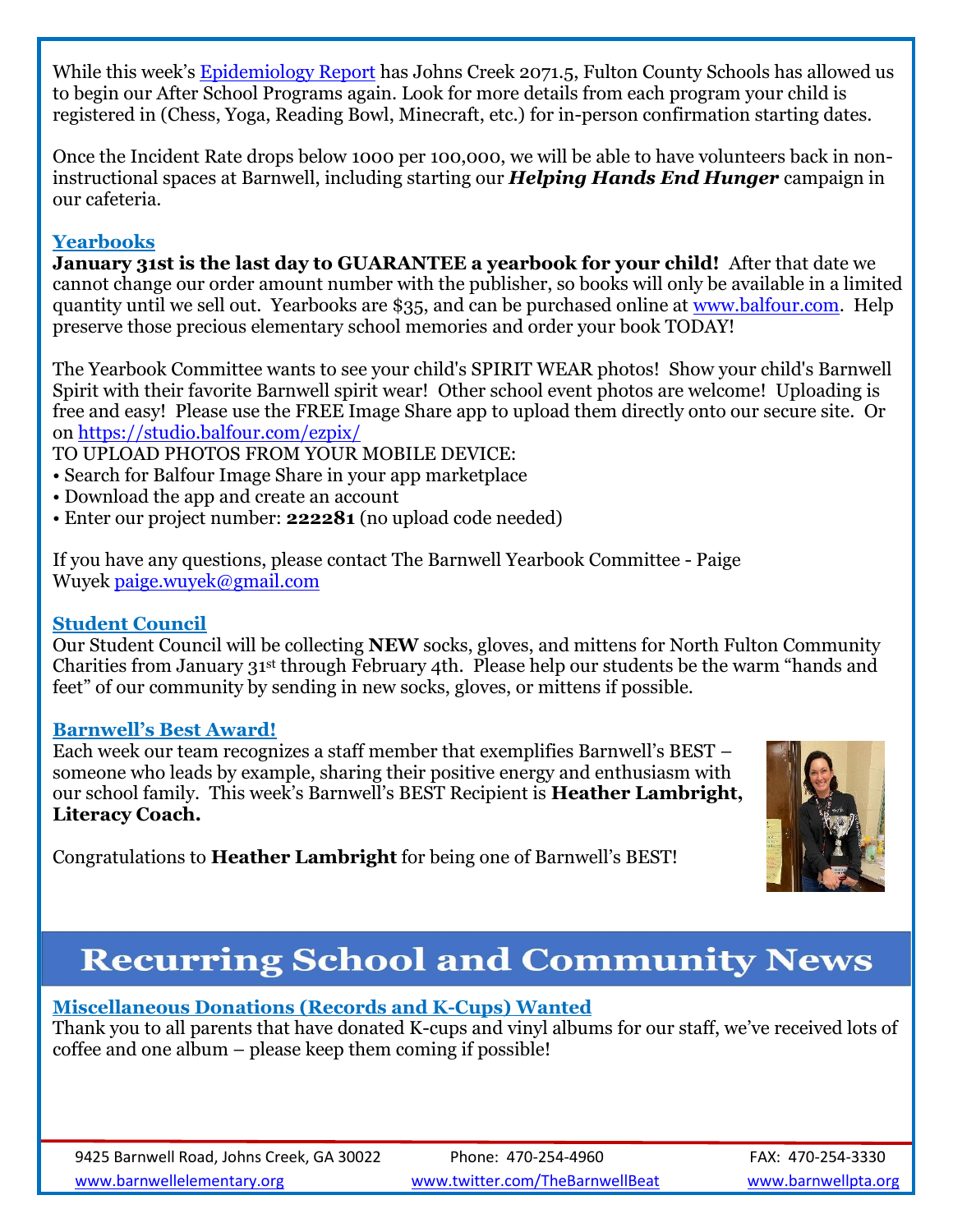All coffee is made available to staff throughout the day, and all albums will be added to our Zen Den any genres would be appreciated *(the Zen Den is a room we created for staff to de-stress and reenergize throughout the day and after school, having additional musical options would be wonderful)*.

Please simply have your child bring any donations to our front desk any time, thank you!

## **Textbooks for Reading and Language Arts (2022-23 School Year)**

The ELA textbook adoption review period will end on January 21, 2022. While we are not able to accept visitors next week, please take time to review the resources on the [Textbook Adoption Website](https://www.fultonschools.org/Page/22313) and provide feedback no later than January 21st. A survey for feedback is also included on the website. The district values your input, and it is important for your voice is heard about a resource that will be used over the next several years.

### **2022-2023 Hardship Transfers**

Beginning January 1, 2022, parents of eligible Fulton County students can apply for a 2022-2023 hardship transfer to another Fulton County school or request renewal of an existing hardship. Please visit [www.fultonschools.org](http://www.fultonschools.org/) to submit an application. **The deadline is February 28, 2022.**

### **COVID Update/Procedures**

*As a reminder, please fill out the [Covid Reporting Form](https://fultonschools.az1.qualtrics.com/jfe/form/SV_6hWlX46FNk8pNlz) and keep your child home until contacted if y***ou/your child are (1) Covid Positive; (2) exposed to someone Covid-positive at home, or (3) have taken a Covid test because of symptoms.** 

If any of these apply, it is imperative that you complete the **[Covid Reporting Form](https://nam11.safelinks.protection.outlook.com/?url=https%3A%2F%2Ffultonschools.az1.qualtrics.com%2Fjfe%2Fform%2FSV_6hWlX46FNk8pNlz&data=04%7C01%7Cneuhausm%40fultonschools.org%7C6051bb42e0ee4e68284508d963480a37%7C0cdcb19881694b70ba9fda7e3ba700c2%7C1%7C0%7C637649985440772524%7CUnknown%7CTWFpbGZsb3d8eyJWIjoiMC4wLjAwMDAiLCJQIjoiV2luMzIiLCJBTiI6Ik1haWwiLCJXVCI6Mn0%3D%7C1000&sdata=WLeI68R9QI0JteXXPmWlCqs6zqa3b5VEjEtValJkeQk%3D&reserved=0)** and wait for further instructions from Fulton County *before* sending your child back to school. This may take 24-48 hours as the nurses are responding to parents in the order they are submitted to the portal. More information is available on our county Covid website [\(https://www.fultonschools.org/coronavirus\)](https://www.fultonschools.org/coronavirus).

### **Student Checkout**

As a reminder, a Driver's License ID or Government ID is required for all student checkouts as well as a mask when coming into the building. When checking out a student early, please send in a **[Dismissal](https://www.fultonschools.org/cms/lib/GA50000114/Centricity/Domain/6071/Dismissal%20Change.pdf)  [Change Form](https://www.fultonschools.org/cms/lib/GA50000114/Centricity/Domain/6071/Dismissal%20Change.pdf)** to your child's teacher.